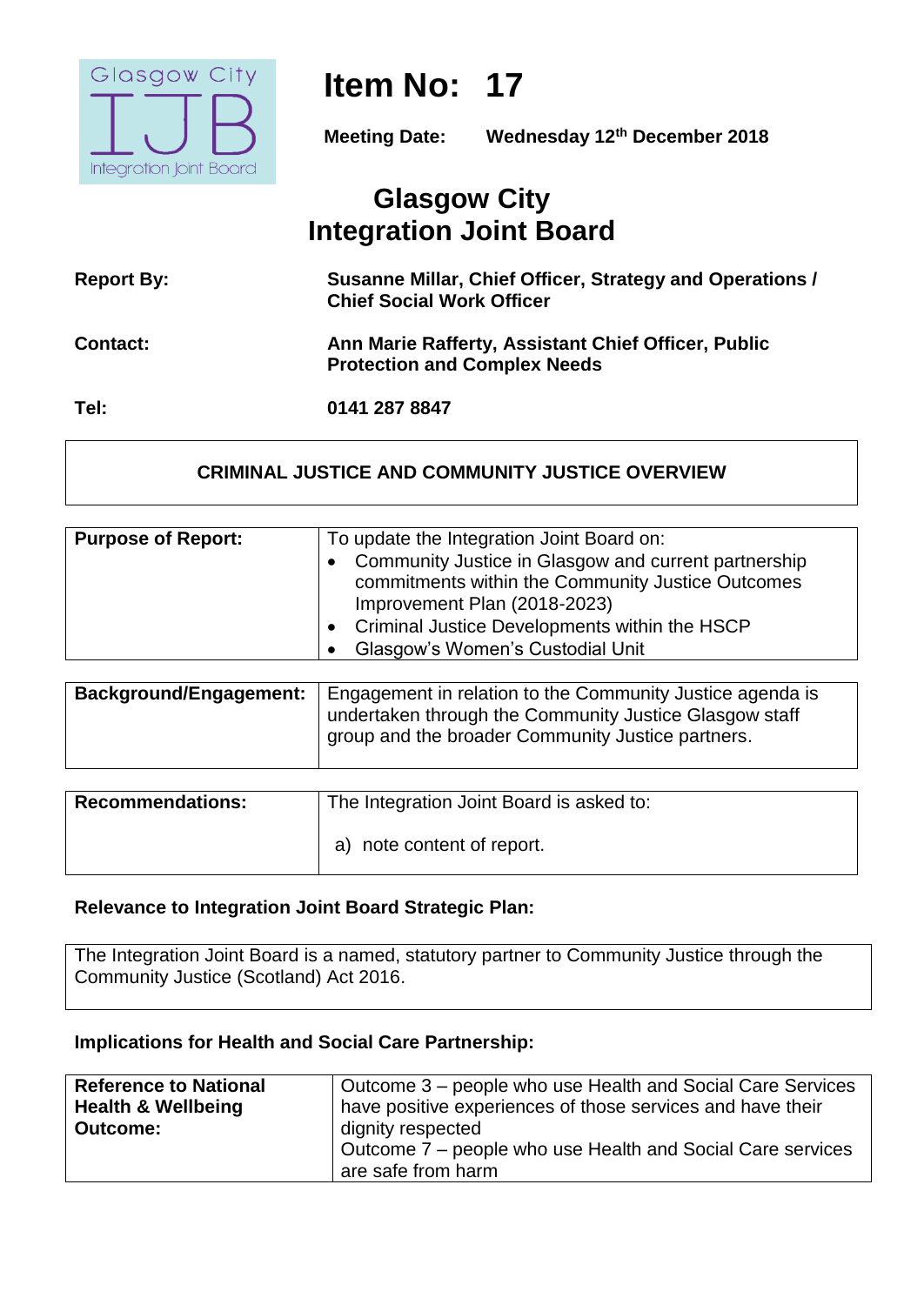| <b>Personnel:</b> | No specific implications. |
|-------------------|---------------------------|
|                   |                           |

| $\overline{\phantom{a}}$<br>$\sim$<br>arers: | M<br>-<br>$\mathbf{v}$ |
|----------------------------------------------|------------------------|
|                                              |                        |

| Glasgow City Council, Community Safety Glasgow, Police<br><b>Provider Organisations:</b><br>Scotland. |
|-------------------------------------------------------------------------------------------------------|
|-------------------------------------------------------------------------------------------------------|

| <b>Equalities:</b> | Initial EQIA carried out at inception of Community Justice |
|--------------------|------------------------------------------------------------|
|                    | Glasgow.                                                   |

| Financial: | Ring fenced Criminal Justice Social Work funding received<br>I from Government has been reduced by a further 3% in |
|------------|--------------------------------------------------------------------------------------------------------------------|
|            | 2018/2019.                                                                                                         |

| Legal:                  | No specific implications   |
|-------------------------|----------------------------|
|                         |                            |
| <b>Economic Impact:</b> | No identified implications |

| Sustainability: | No identified implications |
|-----------------|----------------------------|
|                 |                            |

| <b>Sustainable Procurement</b> | N/A |
|--------------------------------|-----|
| and Article 19:                |     |

| <b>Risk Implications:</b> | Risks relating to this report relate to the ability to deliver |
|---------------------------|----------------------------------------------------------------|
|                           | statutory functions with reduced funding and in a changing     |
|                           | Community Justice landscape.                                   |

| <b>Implications for Glasgow</b><br><b>City Council:</b> | Glasgow City Council is a named, statutory partner to<br>  Community Justice through the Community Justice (Scotland)<br>$\overline{}$ Act 2016. |
|---------------------------------------------------------|--------------------------------------------------------------------------------------------------------------------------------------------------|
|---------------------------------------------------------|--------------------------------------------------------------------------------------------------------------------------------------------------|

| <b>Implications for NHS</b>         | NHS GG&C is a named, statutory partner to Community        |
|-------------------------------------|------------------------------------------------------------|
| <b>Greater Glasgow &amp; Clyde:</b> | Justice through the Community Justice (Scotland) Act 2016. |

| <b>Direction Required to</b>    | Direction to:                                              |  |
|---------------------------------|------------------------------------------------------------|--|
| <b>Council, Health Board or</b> | No Direction Required                                      |  |
| <b>Both</b>                     | <b>Glasgow City Council</b>                                |  |
|                                 | 3. NHS Greater Glasgow & Clyde                             |  |
|                                 | Glasgow City Council and NHS Greater Glasgow & Clyde<br>4. |  |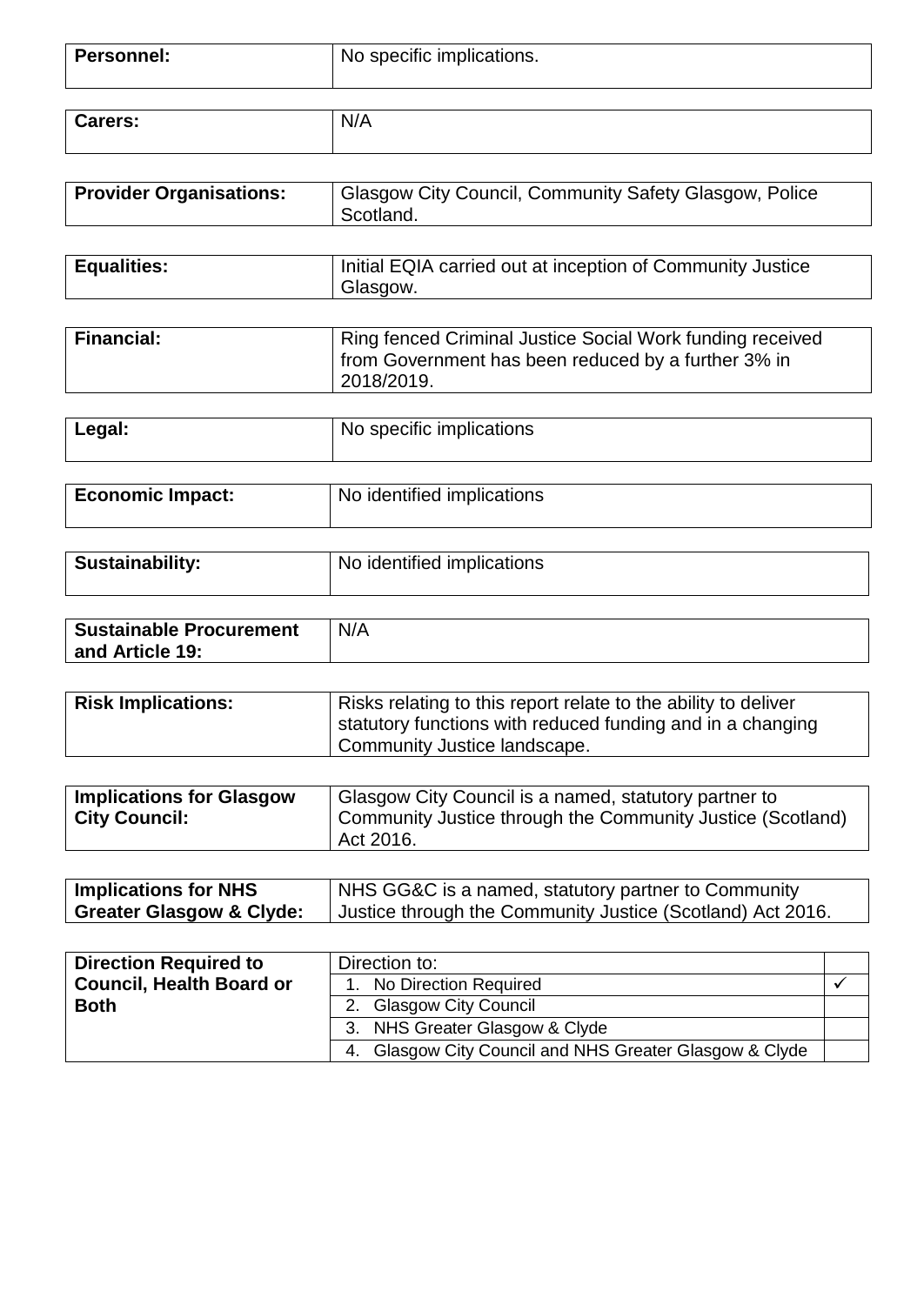# **1. Purpose**

- 1.1The purpose of this report is to update the Integration Joint Board on:
	- Community Justice in Glasgow and current partnership commitments within the Community Justice Outcomes Improvement Plan (2018-2023)
	- Criminal Justice Developments within the HSCP
	- Glasgow's Women's Custodial Unit

### **2. Background**

- 2.1 Following the implementation of the Community Justice (Scotland) Act 2016, and addressing new statutory requirements, Glasgow City Council and its statutory partners established the Community Justice Glasgow Partnership. Fundamental to the approach is local planning and delivery of services on a partnership basis. The Act also established a new national body, Community Justice Scotland (CJS) to provide an independent professional assurance to Scottish Ministers on the collective achievement of community justice outcomes, and to work towards developing a hub for community justice innovation, learning and development.
- 2.2 The objective of Community Justice is to improve safety within Glasgow, with a particular focus on reducing levels of reoffending. That commitment is reflected within the vision statement for Community Justice Glasgow:

*Glasgow is a safer place where reoffending is reduced, the impact of crime is mitigated and all citizens have equal opportunity to thrive*

- 2.3 The focus on reoffending reflects both the evidence of what works and stakeholder engagement.
- 2.4 The ongoing work of partners under the preceding Community Justice arrangements (Glasgow Community Justice Authority) through to the current arrangements have seen a continued reduction in reoffending in the City.
- 2.5 The Community Justice (Scotland) Act 2016 requires each local partnership to produce a plan known as a Community Justice Outcomes Improvement Plan (CJOIP) to set the direction and actions to improve outcomes. The first Glasgow CJOIP was aligned with the Glasgow Community Plan and initially ran from 1st April 2017 to 31st March 2018 and was reviewed in December 2017. The first [Annual Report](https://www.glasgowcpp.org.uk/CHttpHandler.ashx?id=43296&p=0) is available on the CJG website and is also available as a printed "newspaper".
- 2.6 In April 2018 a revised [Community Justice Outcomes Improvement Plan \(2018-](https://www.glasgowcpp.org.uk/CHttpHandler.ashx?id=41787&p=0) [2023\)](https://www.glasgowcpp.org.uk/CHttpHandler.ashx?id=41787&p=0) was developed by partners and presented to the Glasgow Community Planning Partnership Strategic Board for approval.
- 2.7 Community Justice Glasgow's CJOIP continues commitments from the first year, while building on areas of good practice. Like the first plan, the revised CJOIP has 9 main themes – forming the focus for its work. The themes in the plan reflects the outcome of engagement with stakeholders, including victims, communities,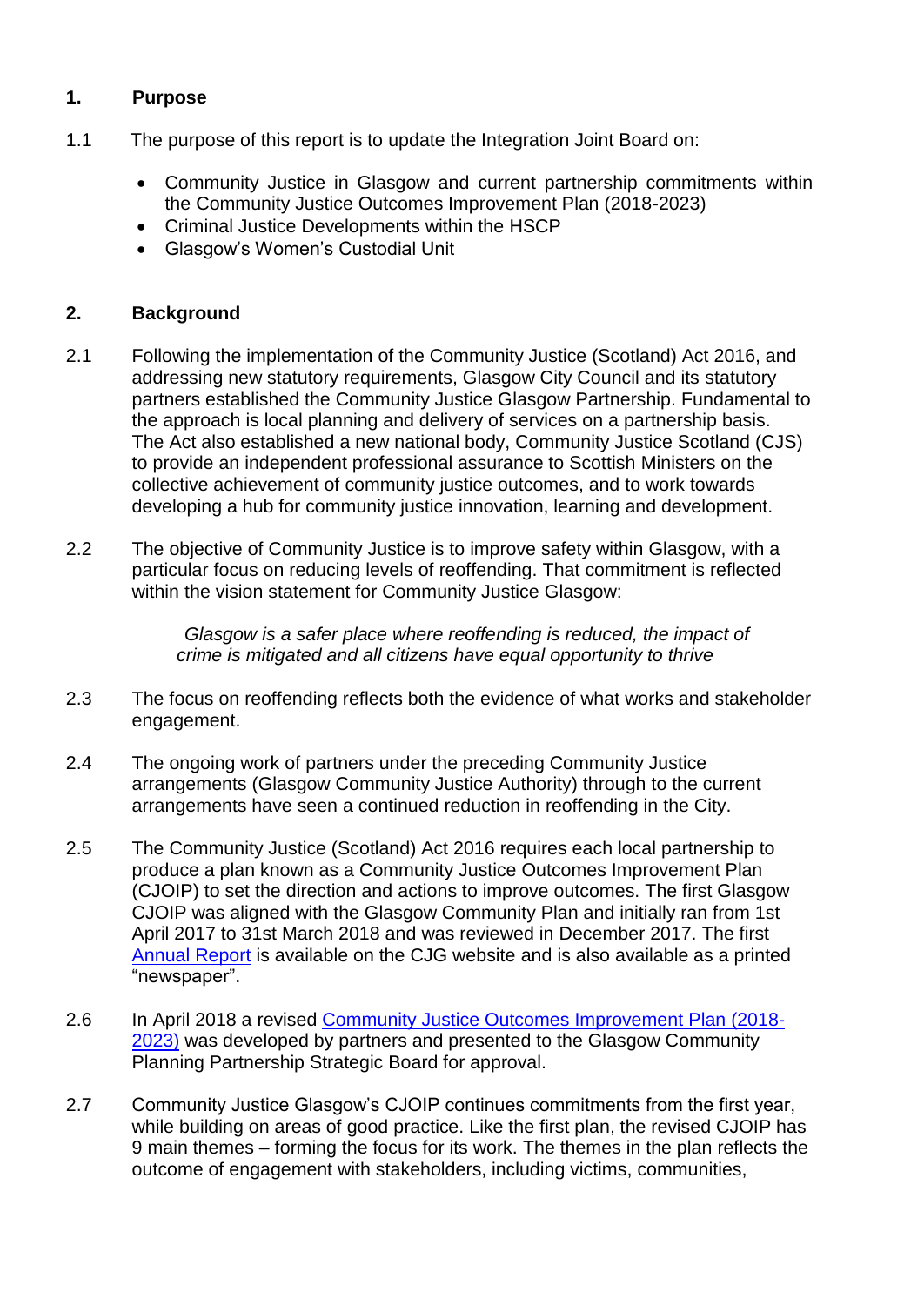individuals with convictions and families. An evidence based approach was taken to show the importance of these themes to the City of Glasgow. The themes are:

- **Women** Responding differently to women involved in the criminal justice system. Supporting women tackling complex needs, which will stop the rise in the female prison population and encourage use of community alternatives.
- **Prevention** Encouraging early and effective interventions.
- **Service User Voice** Understanding that the views of those involved in the criminal justice system are necessary for the continued improvement of community justice services.
- **Service and Resource Alignment** Planning and sharing resources and practices through partnership working.
- **Families** Working with families directly affected by offending.
- **Victims** Ensuring the views of victims affected by offending are understood and used to help shape practice.
- **Building Protective Factors** Improving education, employment, health and wellbeing, housing and addiction services (recognised as the main drivers for offending behaviour) to reduce reoffending.
- **Throughcare** Supporting individuals and their families through the entire sentencing process.
- **Communication** Partners sharing data, information and knowledge to continually improve services.

#### **3. Impact of Community Justice**

- 3.1 **Social Enterprises:** A range of projects have been established to support people with convictions into employment, including partnerships with Social Enterprises across the city. Plans are in place with Glasgow Social Enterprise Network and Social Firms Scotland to improve job prospects of those most at risk in terms of reoffending. Justice partners in Glasgow have also been invited to participate within an international research project focusing on justice and social enterprises, funded through the **Scottish Universities Insight Institute** and led by Strathclyde University.
- 3.2 **Tomorrow's Women Glasgow:** Within Glasgow there is a small defined group of women who reflect patterns of prolific offending, as well as personal vulnerabilities. These women have traditionally not engaged with local services, but continue to be well known within justice services. Tomorrow's Women Glasgow is an innovative and unique multi-agency centre based in the Gorbals area. The team was set up with Scottish Government funding and includes staff from health, social work, prisons and housing and is now supported by its partners. Tomorrow's Women Glasgow works with women who have complex needs and are involved in the Criminal Justice system. IT offers a safe women-only space to talk about needs and to address issues that prevent living positive healthy lives. The project has consistently demonstrated a 40% reduction in re-offending.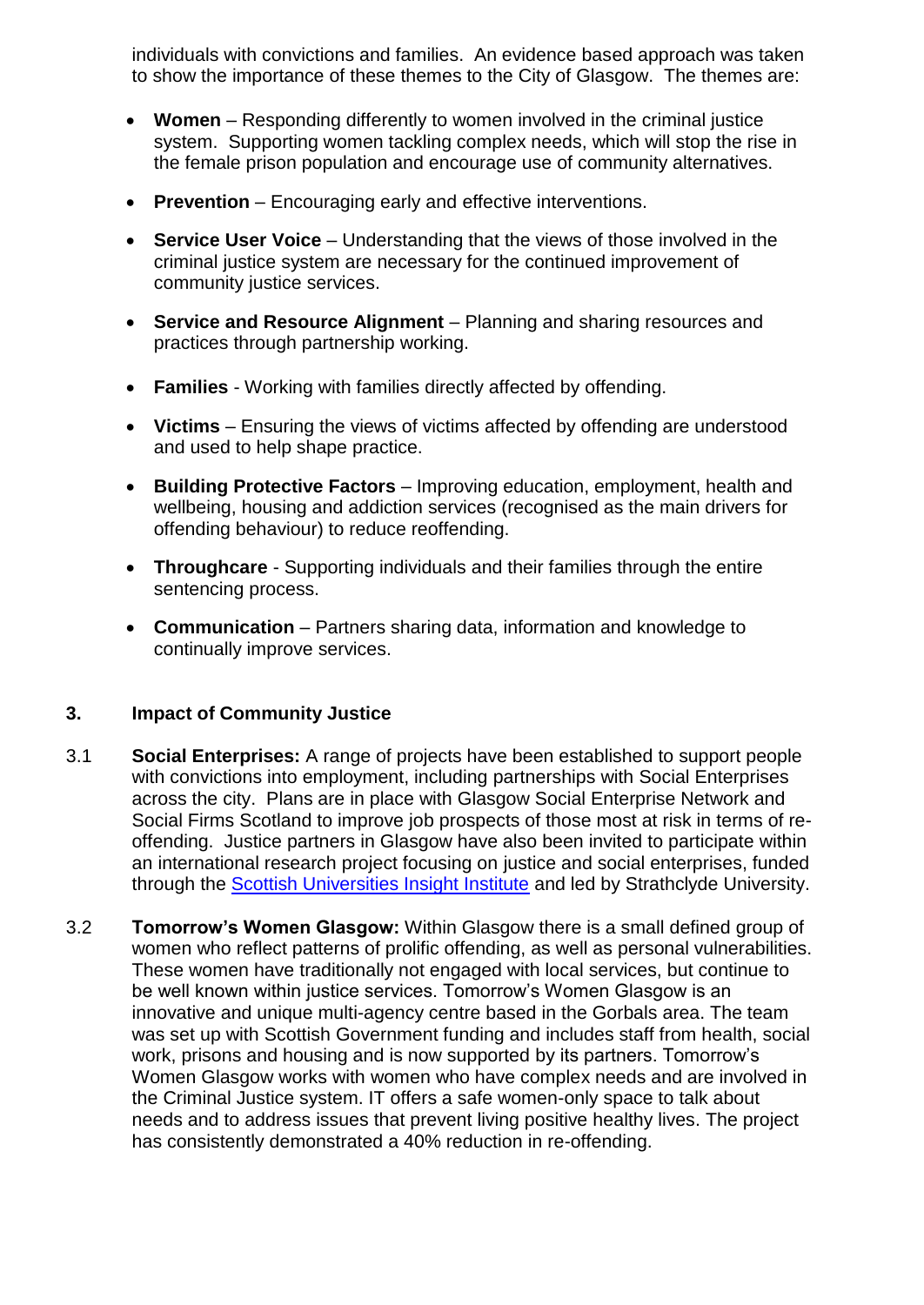# **4. Criminal Justice Developments within the HSCP**

#### 4.1 **Presumption Against Short Sentences (PASS)**

Prior to the national consultation on PASS in 2016, the Justice Analytical Services undertook an exercise looking at the impact of PASS on community sentences.

Following this, the Scottish Government's Programme for Scotland 2018-19, Delivering for today, investing for tomorrow, states that in the year ahead the presumption against short sentences will be extended from 3 to 12 months. This is likely to result in an increase in community alternatives and the potential increase in Community payback

#### 4.2 **Caledonian Programme**

The Caledonian Programme is an accredited integrated approach to address men's domestic abuse and to improve the lives of women, children and men. Utilising a trauma informed and evidence based approach, it represents a fundamentally different way of managing perpetrators of domestic abuse in the community. A centralised team comprising of social work and ASSIST staff will be recruited and have responsibility for delivering the system which supports the wider strategic aims of the HSCP in reducing violence to women. This new team should be up and running early 2019 and work will be done with partners to raise awareness of the new system and raise awareness of the programme.

The whole system is based on a risk and needs assessment and a management approach which integrates the services designed to deal with the various risks and needs associated with the harm caused to women and children impacted by domestic abuse. The man's risk of future domestic abuse is the focus of the men's programme and supervision. The women and children's physical safety and psychological wellbeing are the focus of the women's service and the children's service.

# 4.3 **Alcohol Court**

The Glasgow Alcohol Court is a partnership between Glasgow Sheriff Court, Criminal Justice Social Work and the Alcohol and Drug Recovery Services and was introduced in February 2018. It deals with individuals appearing at Glasgow Sheriff Court (summary proceedings) who have pled guilty to, or are convicted of, charges involving violence or dishonesty; public order offences; or drink driving offences in circumstances in which it appears or is accepted that alcohol abuse has significantly contributed to the offending. It seeks to provide individuals with an alcohol assessment and immediate access to community based interventions, as part of a Community Payback Order. The aim of the court is to deliver sentences which are tailored to influence an individual's behaviour and hold them accountable, with progress rigorously monitored by the same sheriff.

There have been 102 Criminal Justice Social Work Report requests since February 2018 and the Sheriff Principle is seeking to expand the Court by introducing a second dedicated Sheriff.